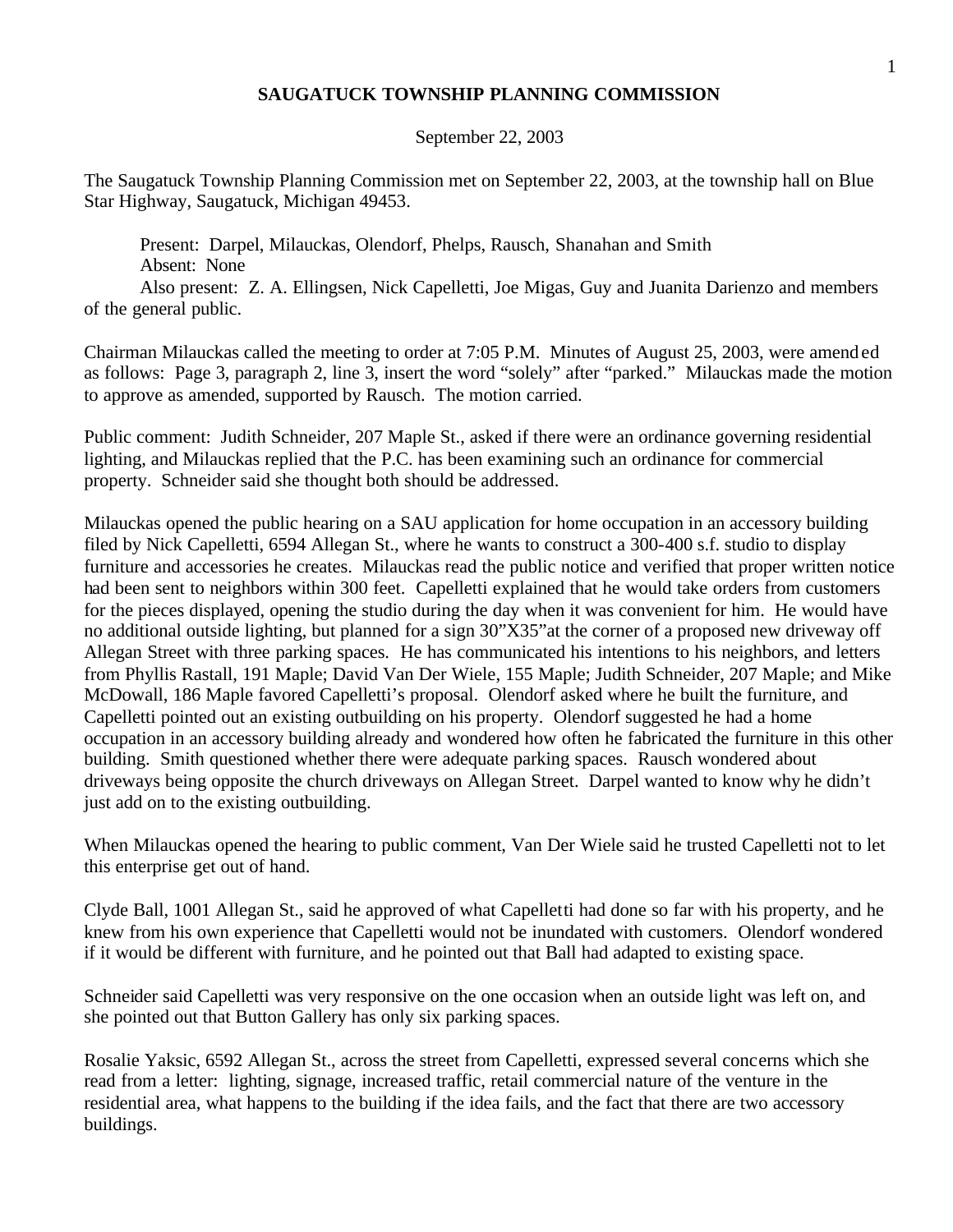Andy Kurrasch, 904 Allegan St., said he was very strongly against retail sales in the residential area, and he thought if this were granted, it would be difficult to turn down the next applicant. He did not think retail sales historically went with home occupations.

Schneider replied that this is a unique area of artists who create, show and sell from their homes.

Kurrasch wondered what happens if Capelletti sells the property and the new owner starts some other business. Ellingsen verified that the use could continue with the SAU, but the P.C. would rule on it again.

Yaksic asked if there would be other artwork displayed, and Capelletti said there would be decorative items and another wood worker's pieces until Capelletti produces enough to fill the space.

Milauckas clarified for the audience that the township ordinance includes retail sales of items related to the home occupation in Sec. 40-642(5). Kurrasch said the point is where the sales occur; this is a store.

Olendorf made a motion to close the public portion of the hearing, Phelps seconded and the motion carried.

Milauckas stated that signs are only allowed on the building where the home occupation occurs unless there is SAU for the sign. Capelletti said he thought he was requesting such SAU as well as for the home occupation on his application. Milauckas said there was no mention of it in the public notice or in the application. He asked Capelletti when he completed the existing barn and why it was built. Capelletti replied that it was meant for a workshop and was completed one year ago. He has sold one piece of his hand-crafted furniture; the rest is in his home. Milauckas wondered why he didn't use the existing driveway to his property and extend it, but Capelletti said a guywire to a power pole interferes. Ellingsen, upon questioning, said only if there is a complaint from a neighbor would he review this home occupation other than administratively. Shanahan said one issue seemed to be with Sec.40-642(6), whether noise, vibration, smoke, etc. resulted from the manufacture of the furniture, and Capelletti said he would not work at night and he has not had a complaint from the neighbors so far.

There ensued a discussion of the fact that there are two accessory buildings, not just the proposed studio, involved in this home occupation, and Milauckas showed concern that it was not described as such in the public notice. Darpel said he thought this operation was different from an art studio, care would have to be taken in controlling this manufacture of furniture, and he suggested attaching the showroom to the workshop somehow. Olendorf thought lights, the sign, the additional driveway and displaying other people's work were problems. Upon questioning, Ellingsen replied that accessory buildings can only comprise 10% of the property, and these are within that limit.

Olendorf made a motion to approve the application for the home occupation SAU in two out-buildings, one for manufacturing and one for a studio, with the provision that there be no more than 3 vehicles allowed in the driveway, that hours of operation be limited and posted, that the existing driveway be used, that there be no additional outside lighting, and that signage follow the home occupation ordinance requirements. Smith seconded. Shanahan suggested getting the Allegan County Road Commission's approval on the additional driveway, and Capelletti stated that the Road Commission did give its OK. Milauckas said he would vote NO because there are two buildings, one of which is not even there yet, and this would be stretching the ordinance, which was originally for an occupation carried on in the home. A roll call vote showed Olendorf, Smith and Shanahan voting YES, and Darpel, Milauckas, Phelps and Rausch NO. The motion failed. Capelletti replied that the language in the ordinance should be strengthened. There was discussion of whether the applicant would have to pay an additional fee if he filed an amended application.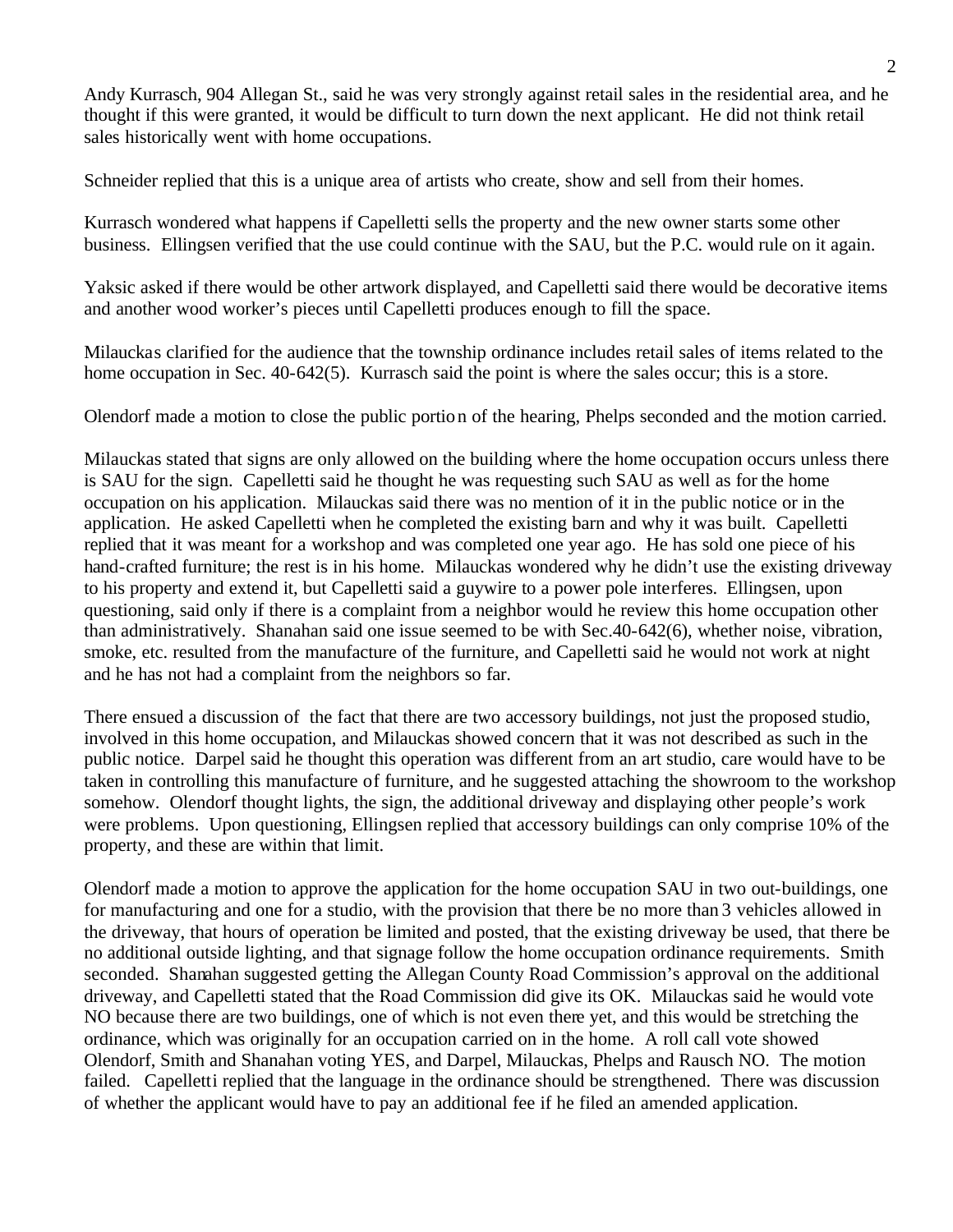After a brief recess, the meeting resumed to take up the correspondence with Pump House Gym owners and to continue the hearing on Joe Migas' proposed golf driving range. Milauckas recused himself from both because of the fact that he has property that is close to the gym and he is related to Joe Migas.

Vice Chair Olendorf took over the discussions. Ellingsen had corresponded with Pump House owner Guy Darienzo about how different the physical appearance and exterior lighting of the finished gym was from what the P.C. approved in the site plan. Phelps said the plan showed 6' 120W lights in the parking lot, and 6' lights on the building, directed downward, and that there have been complaints that the lights on the front glare down the road. Darienzo said there were fewer lights actually than were on the plan. Olendorf said there was a change in the placement of the entrance and stone was left off the exterior. Juanita Darienzo replied that the stone was a neutral color and would not enhance the building. They had told the P.C. ahead of time that the windows would be salvage and not resemble those on the plan. Milauckas said his complaints, as a property owner, were that the lighting was not directed down and that it is a steel pole barn, which is not allowed on Blue Star Highway. He added that there were cupolas and vents on the roof in the plan, and it did not look like a pole barn. There was some discussion with Ellingsen about how these changes were approved, and he said it was in the building permit process. Olendorf encouraged the Darienzos to work with Ellingsen to mitigate the glaring lights and to come up with some suggestions of how they might make their building look more like the site plan, and less like a pole barn. Ellingsen said he could report to the P.C. on how these problems could be solved. The P.C. thanked the Darienzos for attending the meeting and trying to resolve the issue.

Olendorf continued the hearing on Joe Migas' driving range, and Milauckas and Smith both recused themselves, Smith because she lives near the proposed site. A revised site plan was presented with the tee boxes moved back, parking spaces delineated, the positioning of the building shown, the sign placed by the entrance, detail shown in the office. Ellingsen said Migas has complied with Sec. 40-722 by moving out of the buffer zone, but neither the county nor the village were willing to take responsibility for acceleration or deceleration lanes or curb cuts. Shanahan asked about hours of operation, and Darpel said he could be open from 5 A.M. to 10 P.M. if it were "daylight." Rausch said she was scared by the golf balls going everywhere and wondered if shrubbery or trees could screen them. The lots shown on the plan are owned by other people, and Dykstra has the only house built on any of them. Olendorf clarified that the lots were not split off when the driving range was used on this site. Shanahan said there was a problem with compatibility because the surrounding property has been sold off for residential uses.

Olendorf opened the meeting to public comment and Lissa Smith, 6783 Wiley Rd., said her neighbor, Robert Dykstra, said that Migas told him and other people that he was not going to pursue this, and that's why they are not here. Migas denied saying that to anybody.

Olendorf asked the Commissioners to consider Sec. 40-693 (b) 1-4, the standards for SAU. After some discussion, Shanahan made a motion to deny the SAU for the golf driving range based on standards 1 and 2 of Sec. 40-693 (b). Rausch seconded. A roll call vote showed Olendorf, Phelps and Darpel voting NO, Rausch and Shanahan YES. The motion failed. Another attempt at crafting a motion ended with Olendorf making a motion to approve the SAU as fitting the ordinance, provided the hours of operation be restricted to 9 to 5, and that the applicant meet safety provisions including natural materials based on the proximity of this activity to adjacent property. Phelps offered to amend the motion to set the hours at 7 A.M to 7 P.M. or as daylight permits within those hours. Phelps seconded. A roll call vote showed all NO's, except Phelps. The motion failed, and Phelps made a motion to table the issue to next month. Rausch seconded, and the motion carried unanimously. Olendorf apologized to Migas for the Commission's inability to come to a decision and expressed the possible necessity for legal advice and investigation into the prospective residential development of the area. Shanahan asked that Migas be set earlier on the agenda next time.